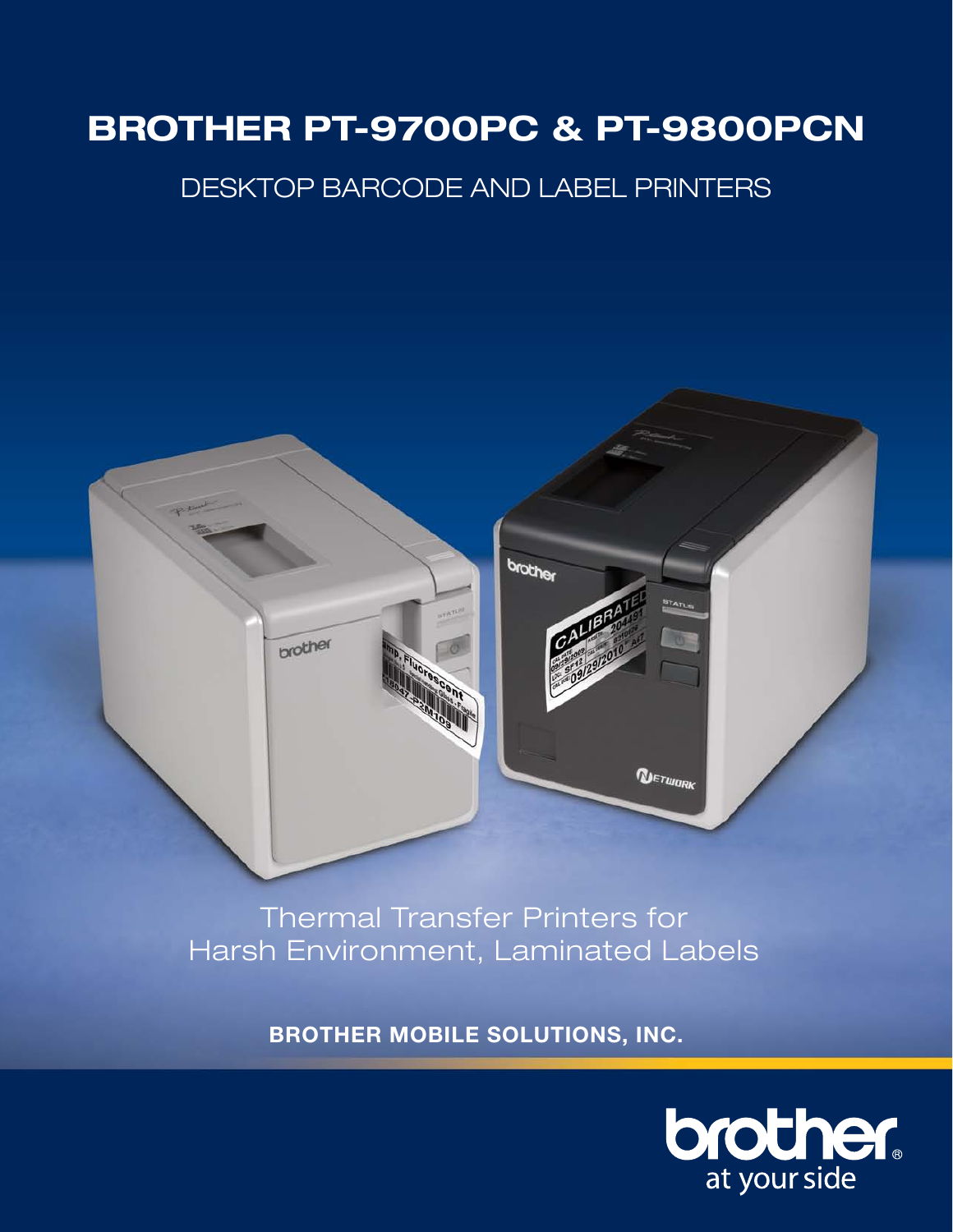# Desktop Barcode & Label Printers

The Brother PT-9700PC and PT-9800PCN Desktop Barcode and Label Printers produce high-quality laminated labels suitable for harsh environment applications. With resolutions up to 360 x 720 dpi and a maximum print speed of 3.15 ips, the PT-9700PC and PT-9800PCN can be configured to print on-demand, laminated labels that will fit many vertical market applications.

The printers use thermal transfer technology and self-contained cassettes that include the adhesive-backed label and the lamination all in one. This drop-in cassette makes it easy to change consumables - there are no transfer ribbons to install and align, no need to remove wrinkles from a transfer ribbon, and no need to perform density calibrations at any time. The continuous label cassettes give you the flexibility to print labels of any length with a half-cut feature that allows multiple labels to be printed on a single strip and peeled off as needed.

The powerful Brother P-touch® Editor label design software is included with each printer to help you design and print customized, on-demand labels for just about any application. You can create labels with text, graphics, and over 14 industrystandard linear and 2D bar codes. In addition, you can use P-touch Editor to connect to and print labels from a variety of data files, includes text and CSV files, Excel® spreadsheets, and Microsoft® Access® and SQL Server® databases.

A special feature with the PT-9700PC and PT-9800PCN printers is that large label print jobs can be distributed among multiple printers simultaneously. The number of labels to be printed will be automatically divided among the selected printers. Using this distributed printing mode will reduce the total printing time and reduce overall throughput. Distributed printing is available via the USB and Ethernet (PT-9800PCN) interfaces.

#### Two Models

- PT-9700PC, with USB and Serial interfaces
- PT-9800PCN, with standard USB, Host USB, Serial, and Ethernet interfaces

Both printers measure 4.6" (W) x 7.6" (D) x 5.5" (H), and are perfect for areas where space is at a premium.

### **A Wide Range of Connectivity**

Both printers include USB and serial interfaces, while the PT-9800PCN also includes a built-in Ethernet interface and a Host USB interface. This gives end users and system integrators the flexibility to print labels from several different platforms and using different data formats:

- USB, serial, and Ethernet interfaces for optimized Windows® printing.
- USB and Ethernet interfaces for printing from Macintosh® applications.
- Ethernet, USB, and serial interfaces for printing from non-Windows applications using ESC/P emulation or direct ASCII data.
- Serial interface, using ESC/P emulation or ASCII data streams, to connect directly to medical instruments, test equipment, handheld terminals, postage scales, and other stand-alone devices.
- Host USB interface for connecting a USB scanner and printing labels from scanned barcode data to label templates downloaded to the printer.





*Manufacturing / Warehouse Telecom / Datacom*

# **Harsh Environment Applications:**

### Manufacturing / Warehouse:

- Work-in-process labels
- Product and bin labels
- Asset management and calibration labels

#### Telecom / Datacom:

- Cable and wire markers
- Patch panels
- Asset management

#### Healthcare:

- Specimen labels
- Test tube and slide labels
- Autoclave / Sterilization tray labels

#### Retail:

- Freezer labels
- Shelf labels
- Small signage

P-touch laminated labels are designed and tested for use in harsh environment applications to offer protection from moisture, temperature extremes, industrial chemicals, UV, and abrasion. Our Extra Strength Adhesive and Flexible ID labels are UL recognized (UL-969) for indoor and outdoor use. In addition, having the lamination applied as part of the printing process saves time and eliminates the need for a manual over-lamination process.

All printing is done on the underside of a clear polyester lamination layer. The result is an extremely durable label that stands up to the toughest conditions.

| <b>Laminated Tape Structure</b> | <b>Clear Polyester Laminate</b><br>(Protects against abrasion and spills) |
|---------------------------------|---------------------------------------------------------------------------|
|                                 | <b>Thermal Transfer Ink</b><br>(Prints Under Laminate)                    |
| LAMMAAT                         | Colored<br><b>Polyester</b><br><b>Substrate</b>                           |
|                                 | <b>Adhesive</b>                                                           |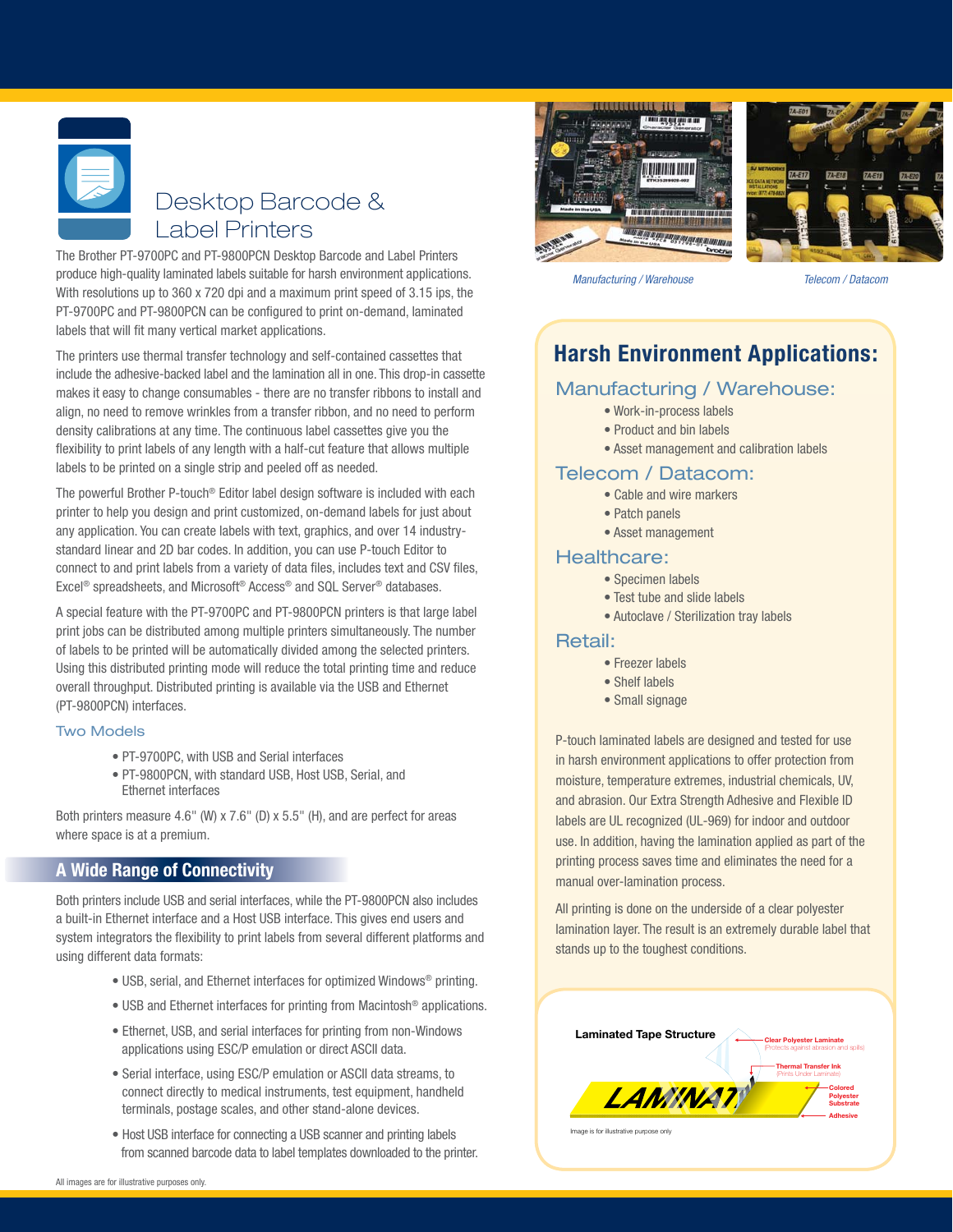



*Healthcare Retail*

#### **Key Product Features**

- Harsh environment labeling laminated labels offer protection from moisture, temperature extremes, certain chemicals, and abrasion.
- High speed, high resolution thermal transfer printing maximun print speed is 3.15 ips; maximum resolution is 360 x 720 dpi.
- Drop-in label cassettes eliminate the maintenance required with other thermal transfer printers - no transfer ribbons to install or align and no density calibrations required.
- Built-in auto cutter allows labels of various lengths to be printed. Half-cut feature allows multiple labels to be printed on a single strip and peeled off as needed.
- Built-in Ethernet port on the PT-9800PCN allows multiple users to share one printer.
- Host USB port on the PT-9800PCN lets you connect a USB scanner and print labels from scanned barcode data to downloaded label templates.
- Print from non-Windows applications via the USB, serial and Ethernet interfaces using ESC/P emulation or ASCII data.
- Distributed printing can spread large print jobs over multiple printers.
- Five resident fonts and over 14 linear and two-dimensional barcode symbologies.
- Bundled with P-touch Editor, a powerful software application for designing and printing customized, on-demand labels. You can also use it to connect to a variety of data files.
- BRAdmin Light network management software is included with the PT-9800PCN to make it easier to set up and manage Brother desktop barcode and label printers.

#### PT Desktop Barcode and Label Printers



**PT-9700PC** ((USB, Serial)



**PT-9800PCN** (USB, Serial, Host USB, Ethernet)

#### **A Variety of Media Options**

#### (Separate purchased required)

The Brother PT-9700PC and PT-9800PCN Desktop Barcode and Label Printers use self-contained Genuine Brother P-touch media cassettes to print the label and apply the lamination in a single process. The thermal transfer technology provides a crisp, highquality output, while the simultaneous printing and lamination process produces durable, protected labels that are suitable for many applications. The media is available in a wide variety of colors and sizes, with different adhesives and performance characteristics to meet the needs for harsh-environment labeling:

- HG tape is a high-grade media that provides a high resolution (up to 360 x 720 dpi) for printing fine text, graphics, barcodes and logos, or a faster throughput (up to 3.15 ips) for assembly line and other demanding applications.
- TZ tape is available with four different adhesives to match your specific application:
	- Standard adhesive for general purpose labeling on flat, smooth surfaces.
	- Extra Strength adhesive for labeling on textured, rough, and uneven surfaces, and on a variety of plastics and other hard-to-stick material.
	- Flexible ID adhesive for labeling cables and wires, pipes and fittings, beakers and test tubes, sharp bends, hydraulic and electrical connectors, and other rounded surfaces.
	- Tamper-Evident adhesive that leaves behind a checkerboard pattern if the label is removed. It's great for asset management, property tags, company tools, calibration labels, and other security applications.

HG and TZ tapes can be used for both indoor and outdoor applications. The Extra Strength and Flexible ID adhesive tapes are UL recognized (UL-969) for indoor and outdoor labeling applications. The following chart shows a comparison between the HG and TZ tapes.

| <b>OUTPUT</b>                       | <b>TAPE TYPE</b>                      |                                       | <b>RESOLUTION</b> |
|-------------------------------------|---------------------------------------|---------------------------------------|-------------------|
|                                     | <b>TZ</b> Tape                        | <b>HG Tape</b>                        |                   |
| <b>High Speed</b><br>(HG only)      |                                       | $3.15$ "/sec<br>$(80 \text{ mm/sec})$ | 360 x 180 dpi     |
| <b>Standard</b>                     | $0.78$ "/sec<br>$(20 \text{ mm/sec})$ | $2.05$ "/sec<br>$(52 \text{ mm/sec})$ | 360 x 360 dpi     |
| <b>High Resolution</b><br>(HG only) |                                       | $0.78$ "/sec<br>$(20 \text{ mm/sec})$ | 360 x 720 dpi     |